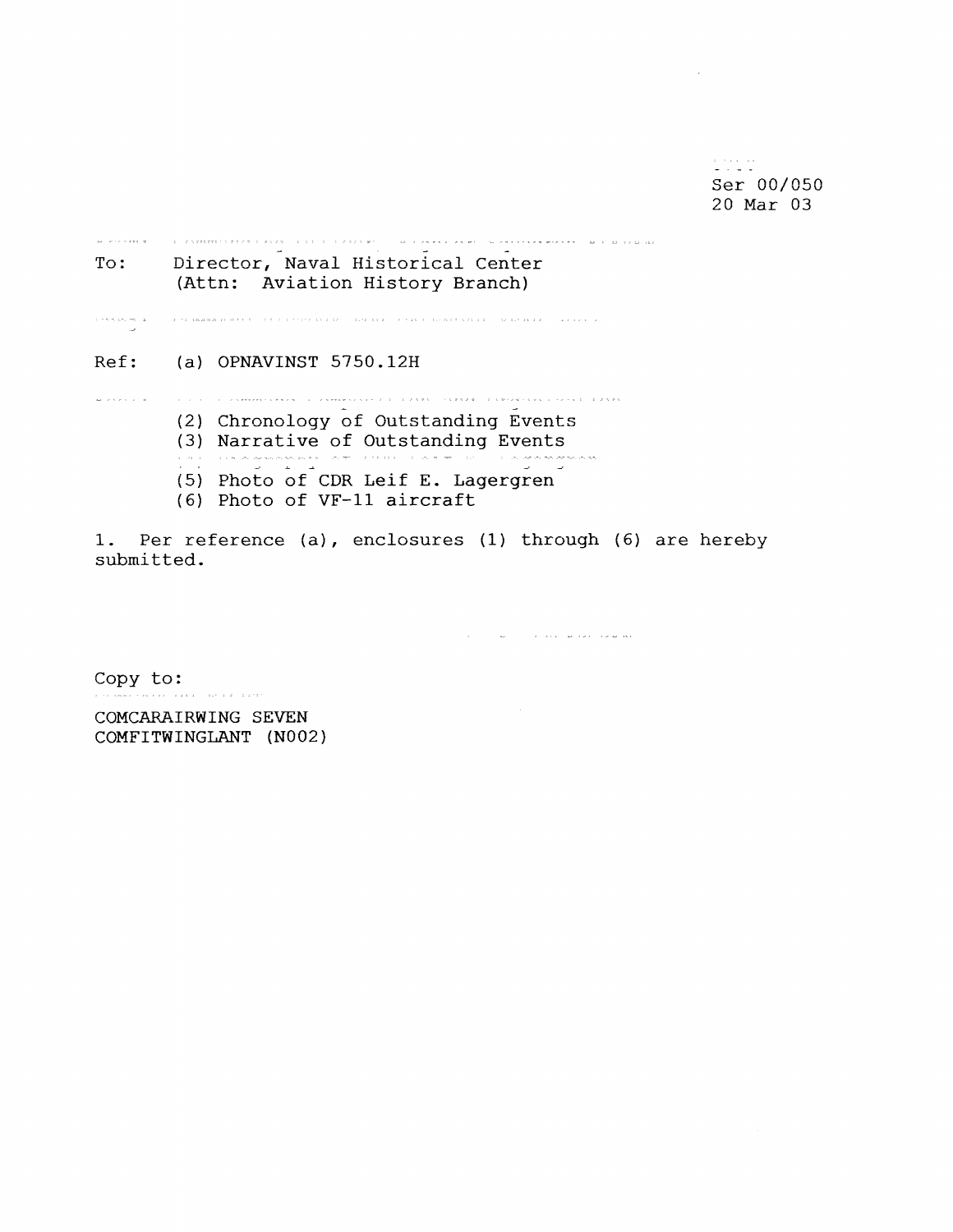## COMMAND COMPOSITION AND ORGANIZATION

AVIATION COMMAND Fighter Squadron ELEVEN (VF-11) - UIC: 09560 COMMANDING OFFICER CDR Leif E. Lagergren EXECUTIVE OFFICER CDR W. Scott Moyer **TERM PROPERTY AND THE REPORT OF A MARKETING FUNCTION** Naval Air Station Oceana Virginia Beach, Virginia .<br>2012 – 2009 – 2013 – 2014 – 2014 – 2014 – 2014 – 2014 – 2014 – 2014 – 2024 – 2024 – 2024 – 2024 – 2024 – 2024 Commander, Carrier Air Wing SEVEN Commander, Fighter Wing, U.S. Atlantic Fleet - - -. - - - -- - - - - - - , - - - . -. - - - - - - - - - - - - - - . - - - - - - - - - - - - - - - OPERATIONAL CONTROL AFLOAT Commander, Carrier Air Wing SEVEN Commander, Carrier Group EIGHT - - - - . . . . . . . .<br>**- - - - - - - - -** -**11 F-14% Tomcats**  Tail Code "AG" r direte parte (nº 201), anno art USS JOHN F KENNEDY (CV 67) Currently: USS GEORGE WASHINGTON (CVN 73) - - - -. -- - - - - - -. - - - - - - - -- - - - - - - - - - - . - - - - - - - - - - - - -. - - - - -. - - MISSION Fleet Air Superiority and Power Projection Missions, including: Combat Air Patrol, Air Intercept, Maritime Air Superiority, Strike, Strike Escort, Forward Air Control (Airborne), Close Air

Support and Combat Search and Rescue.

Encl **(1)**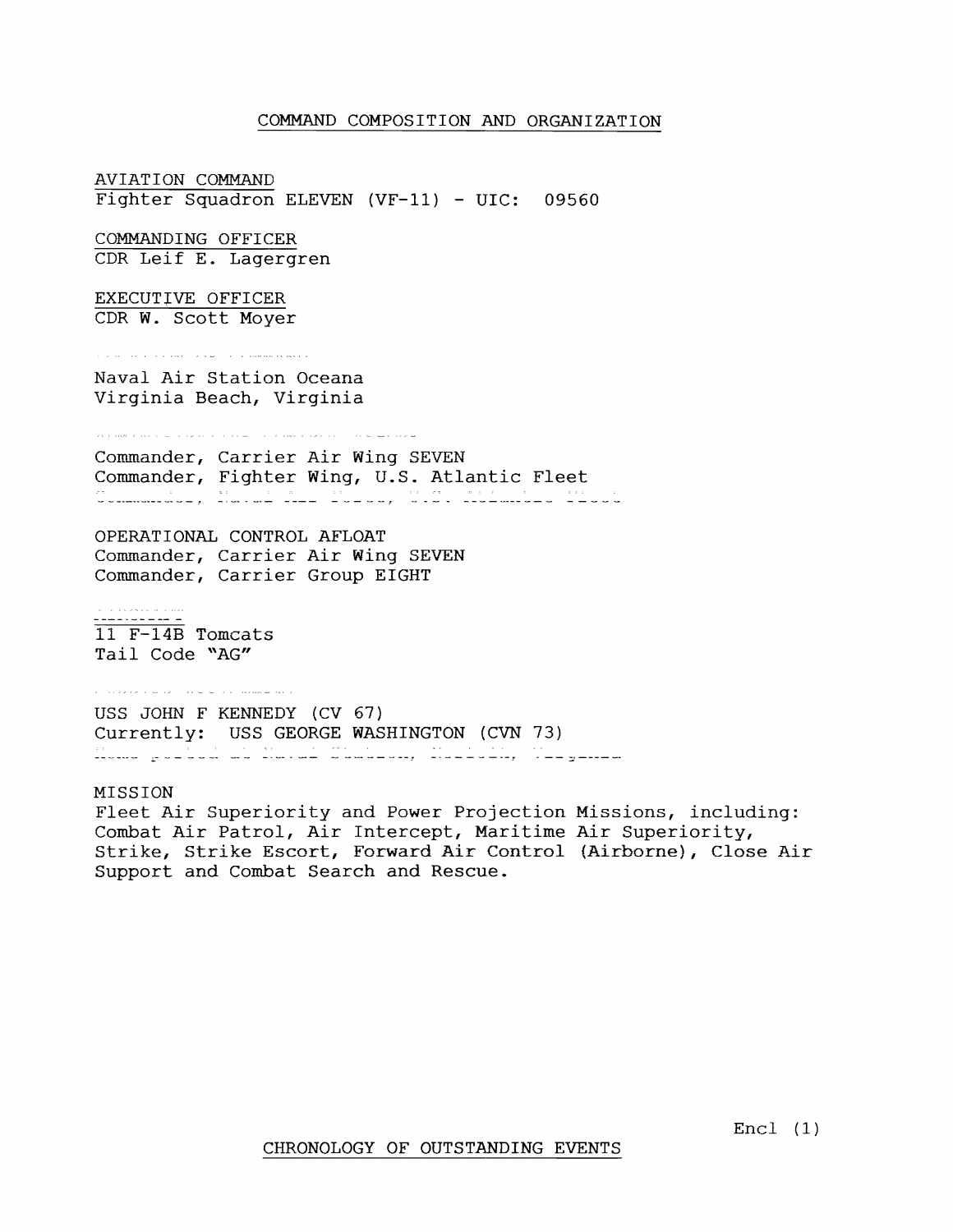| JANUARY<br>$18 - 26$                                                                                                                                                  | <b>JTFEX</b>                                                                                                                                                                                                                                                                                   |
|-----------------------------------------------------------------------------------------------------------------------------------------------------------------------|------------------------------------------------------------------------------------------------------------------------------------------------------------------------------------------------------------------------------------------------------------------------------------------------|
| FEBRUARY<br>07                                                                                                                                                        | Deploy onboard USS JOHN F KENNEDY (CV 67)                                                                                                                                                                                                                                                      |
| where $\alpha$ is a probability $\alpha$<br>01<br>$10 - 31$                                                                                                           | Southbound Suez Canal Transit<br>Operation ENDURING FREEDOM<br>en de la provincia de la componencia de la componencia de la componencia del provincia de la componencia del p<br>A la componencia de la componencia de la componencia de la componencia de la componencia de la componencia de |
| APRIL                                                                                                                                                                 |                                                                                                                                                                                                                                                                                                |
| MAY<br>01<br>$01 - 31$                                                                                                                                                | Awarded CINCLANTFLT Golden Anchor Retention Award<br>Operation ENDURING FREEDOM                                                                                                                                                                                                                |
| <b>JUNE</b><br>$01 - 30$                                                                                                                                              | Operation ENDURING FREEDOM                                                                                                                                                                                                                                                                     |
| - - - -<br>$01 - 17$<br>20                                                                                                                                            | Operation ENDURING FREEDOM<br>Northbound Suez Canal Transit                                                                                                                                                                                                                                    |
| $\ u\ _{\mathcal{H}^{s}}\leq\ u\ _{\mathcal{H}^{s}}\leq\ u\ _{\mathcal{H}^{s}}\leq\ u\ _{\mathcal{H}^{s}}\leq\ u\ _{\mathcal{H}^{s}}$<br>14<br>$15 - 16$<br>30        | Return from Deployment<br>Tiger Cruise onboard USS JOHN F KENNEDY (CV 67)<br>Change of Command: CDR Leif Lagergren relieves CDR John<br>Aquilino                                                                                                                                               |
|                                                                                                                                                                       | 20-23 CVW-7 Air Power Demo, NAS Oceana Air Show                                                                                                                                                                                                                                                |
| $27 - 30$<br>$\label{eq:3.1} \begin{array}{cccccccccccccc} \lambda & \pm 1 & \pm & \pm & \lambda & \pm & \pm & \pm \pm & \pm \pm & \pm \pm & \pm \pm \pm \end{array}$ | Mig-29 Key West Detachment                                                                                                                                                                                                                                                                     |
| $01 - 06$<br>$24 - 27$<br>and Candi<br>Album Album                                                                                                                    | Mig-29 Key West Detachment<br>75 <sup>th</sup> Anniversary Reunion Celebration<br>niko okazista (h. 1988).<br>14 de abril: Alemany Marcelli, filozof (h. 1986).                                                                                                                                |
| <b>NOVEMBER</b><br>$\alpha$ , and $\alpha$ , $\alpha$ are                                                                                                             | ramentes experientes de la contrata de<br>The research of the community of the community of the community of the second                                                                                                                                                                        |
| $01 - 22$                                                                                                                                                             | 71)<br>TOPGUN Support, NAS Fallon, NV                                                                                                                                                                                                                                                          |
| DECEMBER<br>$06 - 10$                                                                                                                                                 | Carrier Qualification, USS JOHN F KENNEDY (CV 67)                                                                                                                                                                                                                                              |

NARRATIVE OF OUTSTANDING EVENTS

Encl (2)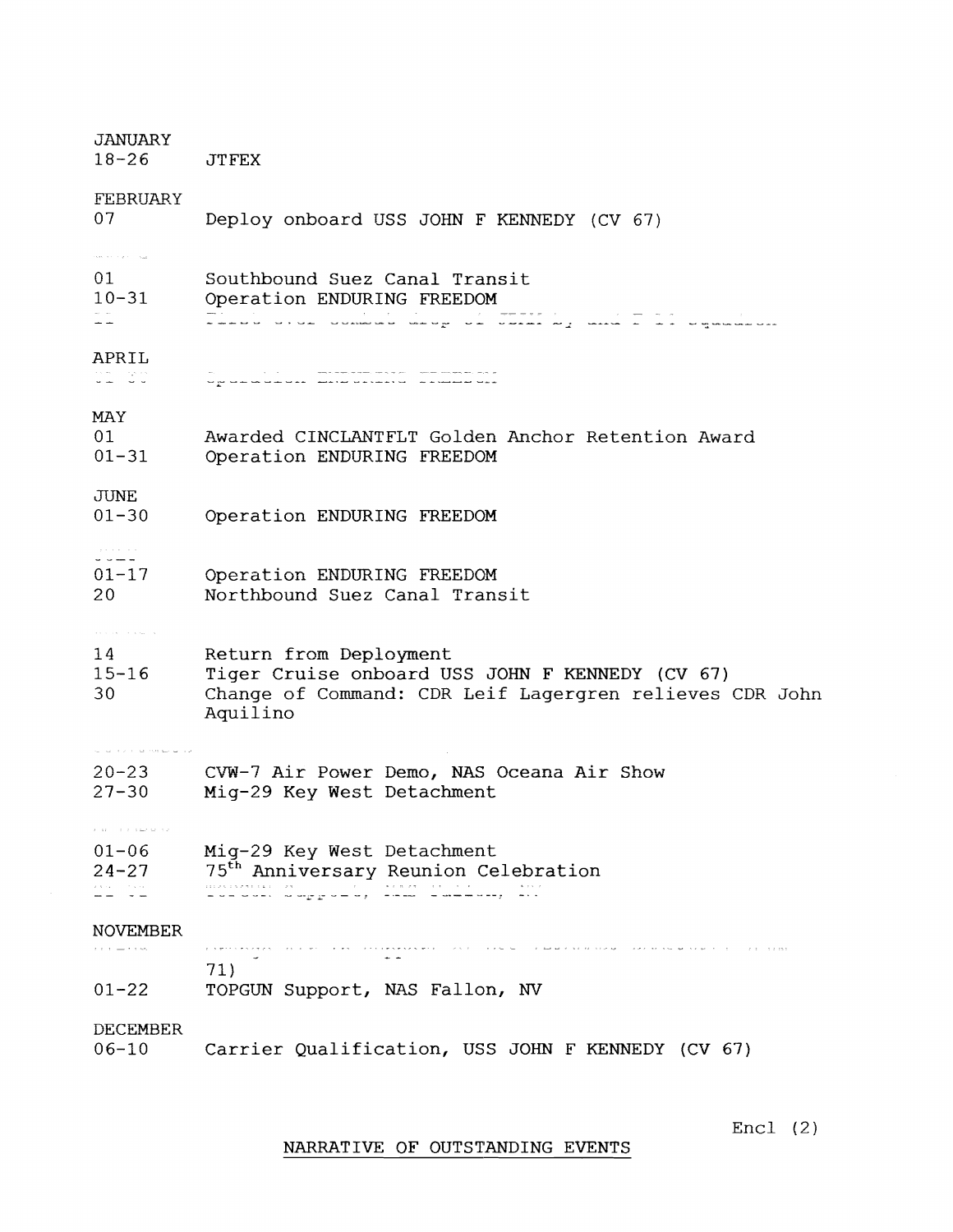.<br>I manifesta al cal de la fixe la trava de la fixe de la fixe de la fixe de la fixe de la fixe de la fixe de l September 11, 2001 still fresh in their minds, the Red Rippers of Fighter Squadron ELEVEN (VF-11) started 2002 awaiting deployment 19<del>10a - Milana di Silay, 19</del>19a - 1920a<br>1920a - Antonio III, mandanti di Bandhirian (Bretanian Certain)<br>1920a - Milandria di Bandhiria, mpikambana (Bretanian Certain) successful cruise that included combat operations over Afghanistan supporting America's War on Terrorism to numerous the year, the Rippers were busy from beginning to end. After returning from a short holiday leave period, the deployment. From 18 - 26 January, VF-11 participated in Joint Task Force Exercise (JTFEX) 02-01. As part of this exercise the Rippers flew several simulated strikes in support of the  $22^{nd}$ Marine Expeditionary Unit (MEU) , - - KENNEDY (CV 67) departed from Naval Station Mayport. Ripper jets soon joined for a week of operations off the eastern coast of the ila i za se se se se se seriene e e se el de delan en contre ce della mate i del made e se seriente del Sea. VF-11 received their first award of the year in February as<br>the Rippers were awarded the Grand Slam Trophy for an the Rippers were awarded the Grand Slam Trophy for a series of the Grand Slam Trophy for an -.<br>The Grand Slam Trophy for an -... The Grand Slam Trophy for an -... The Grand Slam Trophy for an -.. The Grand most successfully employed air-to-air weapons throughout the previous year. .<br>I 1995 - L'Espas I MARSAR L'ULAS RERECTISTARISTA EL SARAS L'AVERSIER I REPSARAREL I I L'ULAVASA EL CURE I I LU was the Rippers' and CW-7's turn to stand the watch over Afghanistan, which kept the USS JOHN F KENNEDY (CV 67) steaming r ann mar character a character and an international contraction of the contract and contract of the extremely Suez Canal on 1 March. On 10 March the Rippers arrived on station in the North night of operations, the Rippers delivered ordnance with deadly precision. This level of professionalism and support of the were on station. On 11 March the Rippers again distinguished themselves as a premier fighter squadron when the Rippers made Munition (JDAM) from an F-14. April, May and June were equally busy and rewarding. During - missions over Afghanistan. While flying combat missions, the Rippers became the first ever squadron to employ Fast Tactical - - - - -- - - - - - - - - .- - - - - - - - - - - - - - -- - - - - - - - --- - -- - - - - - - - - - - - - - -- . . . - - was awarded CINCLANTFLT's Golden Anchor Retention Excellence Award. Operation ENDURING FREEDOM. The Rippers were very proud of the important role they played in the War on Terrorism; nonetheless,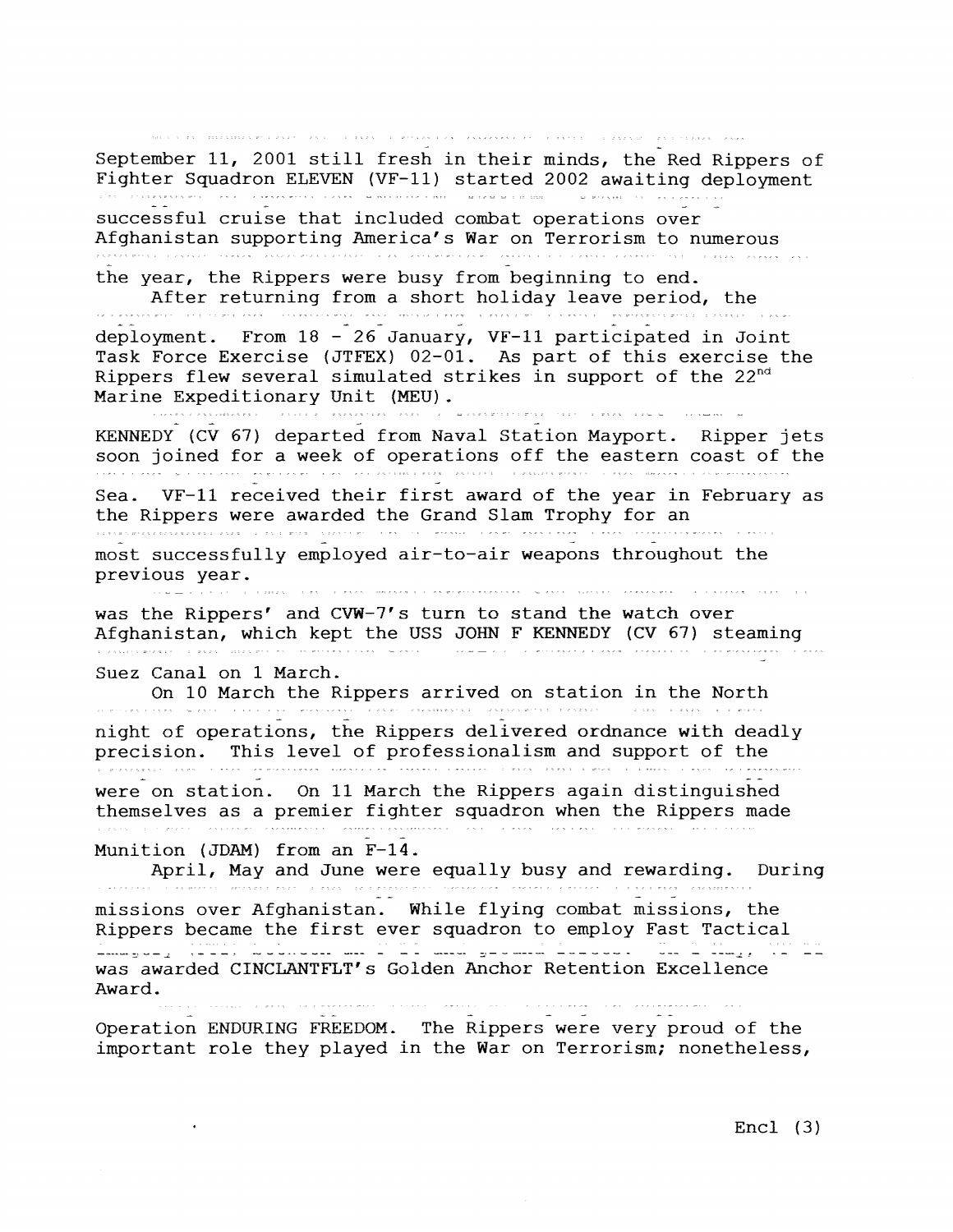. . Kennedy transited north through the Suez Canal into the Mediterranean Sea where the Rippers would enjoy two well-deserved On 15 August, the Rippers got their first sight of American soil in over six months as all eleven Ripper aircraft crossed the the completion of an extremely successful cruise during which the Rippers flew nearly 1400 sorties and 3500 flight hours. VF-11 deployment. Upon their return, all Rippers reacquainted themselves with - <sup>a</sup> weeks after the squadron's return, a change of command was conducted as CDR Leif E. Lagergren relieved CDR John C. Aquilino. Maintenance Department began modification to all Ripper jets in order to incorporate Visual Indicator Display Group Replacement Maintenance Department continued with its modifications while still providing Ripper aircrew with aircraft to fly. VF-11 then which VF-11 was chosen to lead the CVW-7 fly-by. September ended with the Rippers participating in Operation AGILE ARCHER. This against Russian-built  $Mig-29$  Fulcrums. All who participated learned a great deal from their training and enjoyed some time in **a**  Beginning in October and extending into late November, VF-11 supported tactical training with fleet jets and maintenance (SFTI) at the United States Navy Fighter Weapons School. November began with the Rippers providing Orange Air support from NS Roosevelt Roads, PR. The Rippers took advantage of the excellent training opportunity while helping to provide the deployment. The culmination of over a year's worth of work took place in late October when Rippers past and present came from of defending freedom. The weekend allowed past Rippers to share their stories while at the same time getting to see the Rippers tours, an F-14 flight demonstration and a formal dinner. All who participated left with a renewed appreciation of their Ripper In order to maintain their edge, the Rippers conducted a

 $\overline{2}$ 

carrier qualification in early December onboard USS JOHN F